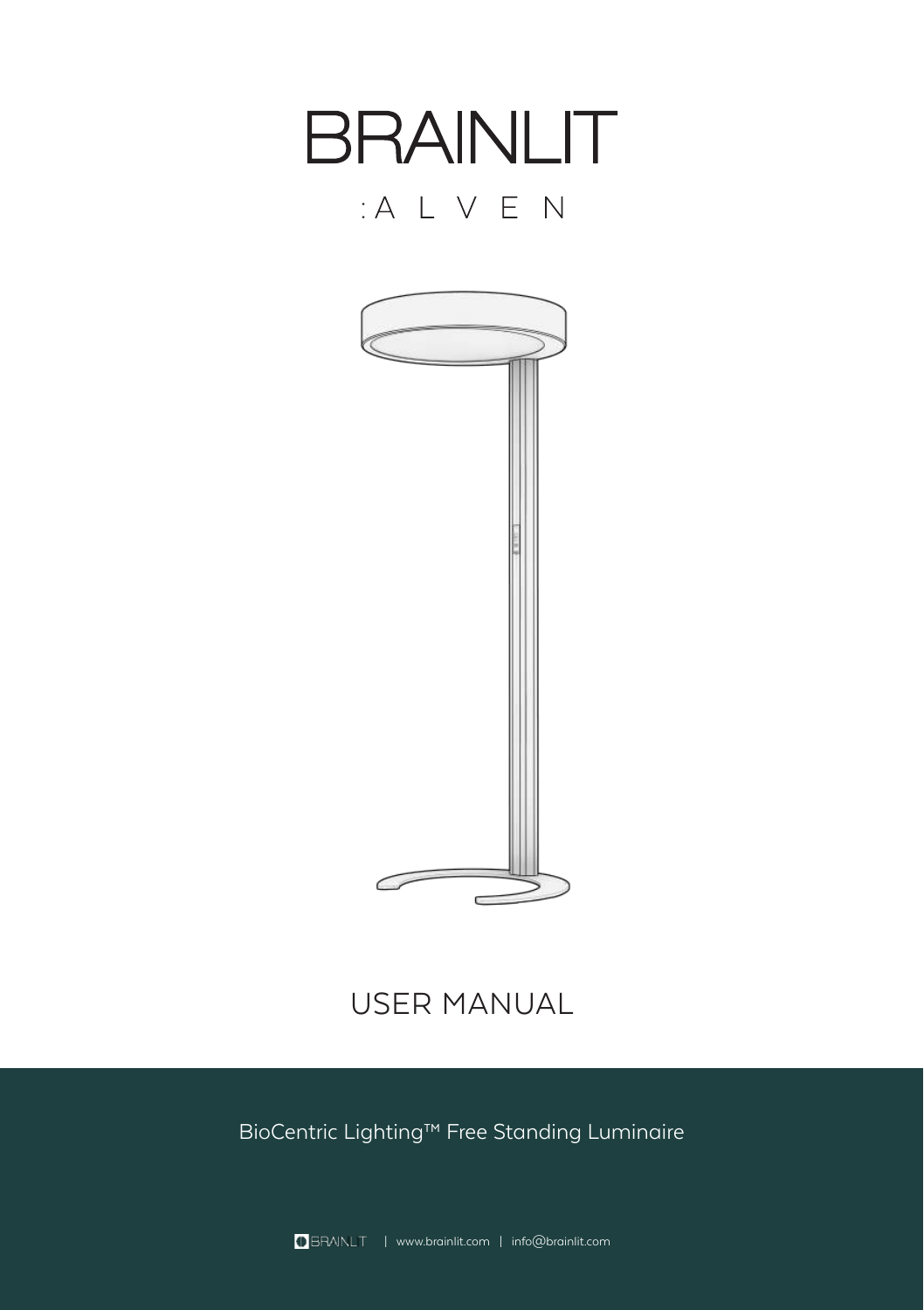# SAFETY INSTRUCTIONS

Before you use this device for the first time, please read the following notes in this manual and heed all warnings, even if you are familiar with handling electronic devices. Keep this manual safe for future reference. If you sell the device or pass it on, it is essential that you also hand over this manual.



This icon denotes important information for the safe operation for the product and for the user's safety.



This icon denotes further information on the topic.



# WARNINGS/NOTIFICATIONS

- **• Please keep this User Manual and all related documents for future reference. You can also find information about this product and related services on our website www.brainlit.com.**
- **• If your BrainLit Alven or any part of it is not functioning as intended, please contact the party you purchased BrainLit Alven from. Do not attempt to service, replace, or modify any part of BrainLit Alven yourself. BrainLit Alven should only be serviced by an authorized BrainLit service technician.**
- **• BrainLit Alven weighs more than 20kg/44lbs. We recommend that assembly and moving of BrainLit Alven be handled by two people.**
- **• BrainLit Alven is intended for indoor use only.**
- **• For further safety information, please refer to Section 5.2 of this User Manual.**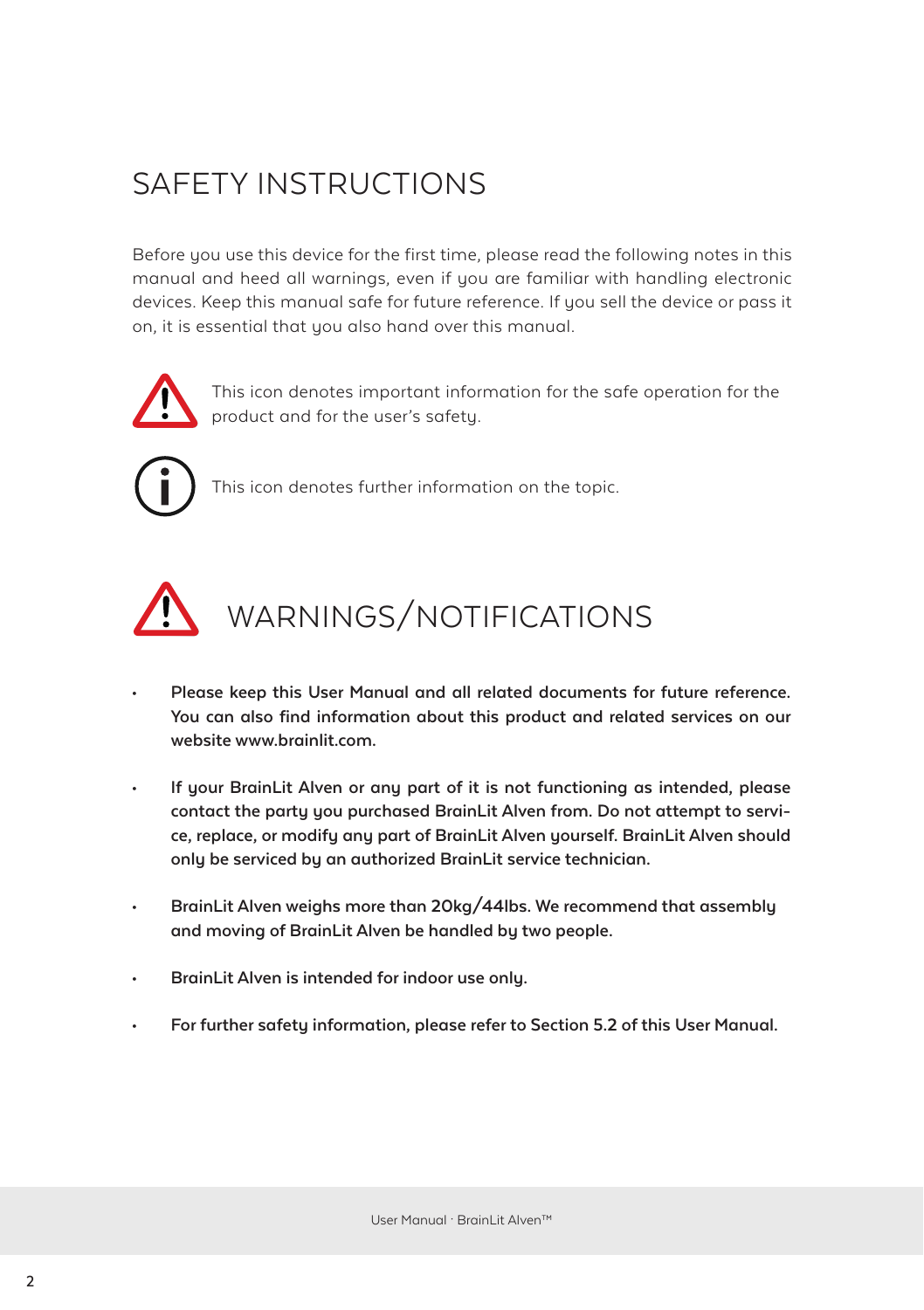# **CONTENTS**

### 1. Product information

| 1.1 Product overview |  |
|----------------------|--|
| 2. Assembly          |  |
|                      |  |
|                      |  |

### 3. Operation

| 3.1 Manual operation |  |
|----------------------|--|
|                      |  |
|                      |  |
|                      |  |

### 4. Disclaimers

Thank you for choosing BrainLit Alven<sup>™</sup>. If you have any questions that are not covered in this manual, please get in touch with us for further assistance. Alternatively, visit our website for more information.

#### Contact:

info@brainlit.com www.brainlit.com/brainlit-alven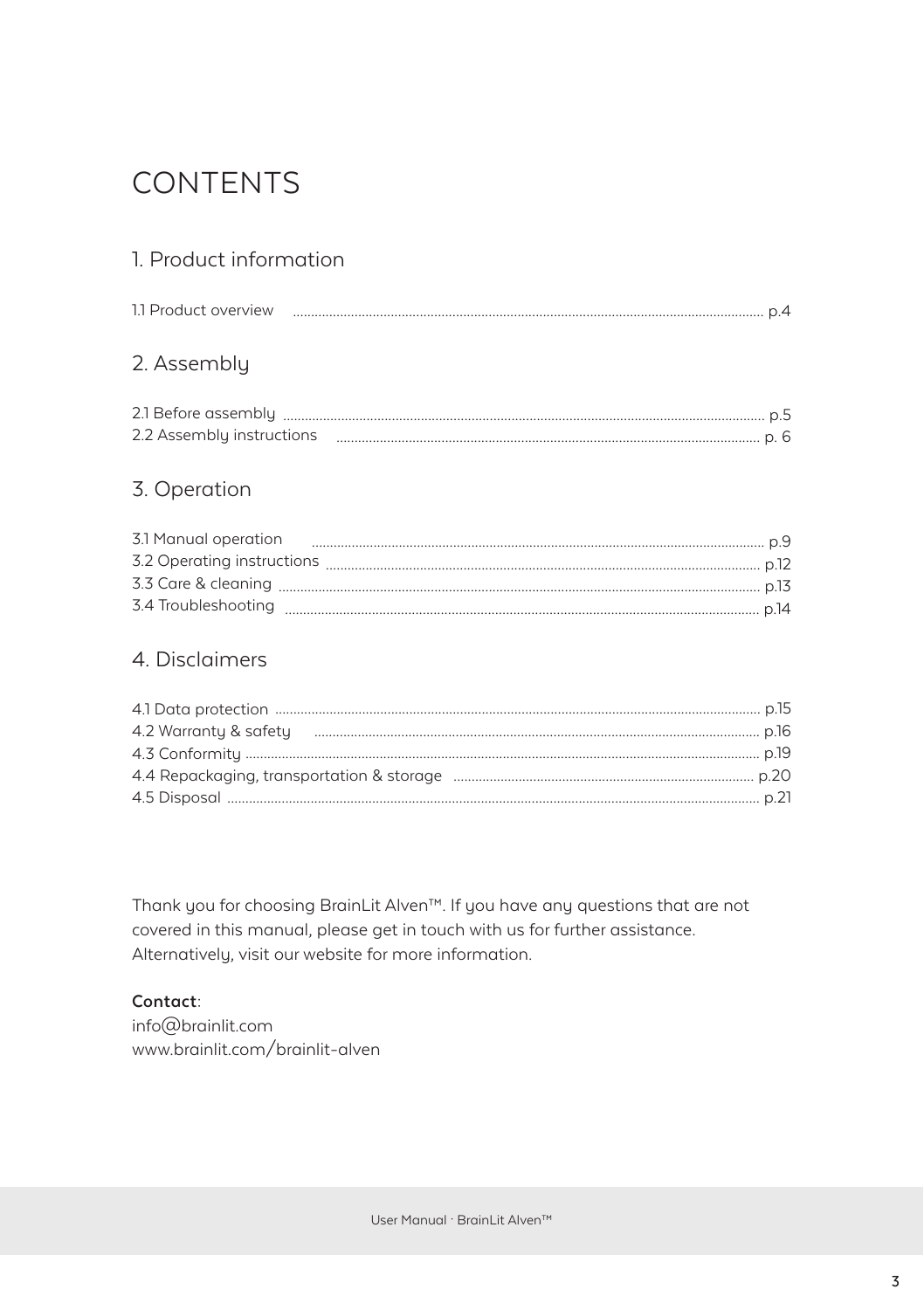# PRODUCT OVERVIEW

### About BrainLit Alven™

Light affects all species on Earth, especially humans. Evolution has made the natural variation of light essential for humankind, a need that hasn't changed despite the changes in our behavior.

Today most people spend 21 out of the day's 24 hours indoors, exposed to static and insufficient light. There are many well-documented and scientifically supported negative consequences stemming from exposure to poor light and how the lack of daylight affects our biology. These were the premises that led to the founding of BrainLit and the invention of BioCentric Lighting™ (BCL).

BrainLit Alven™ is the world's first personal, connected, dynamic and free-standing LED luminaire-powered BioCentric Lighting™ system. It is a multi-user sustem and can also be connected to the BrainLit cloud.

BrainLit's BioCentric Lighting™ creates an optimal natural lighting environment, with proper variations of light intensity and color at the right time of the day, synchronizing the body's circadian rhythm and the production of the necessary hormones (e.g., cortisol and melatonin) to keep your body system in balance.

The AutoLit recipe is the default setting that best helps you maintain your circadian rhythm. To maintain your normal circadian rhythm, you should use AutoLit as often as possible.

To learn more about the benefits of BioCentric Lighting™ please visit our website www.brainlit.com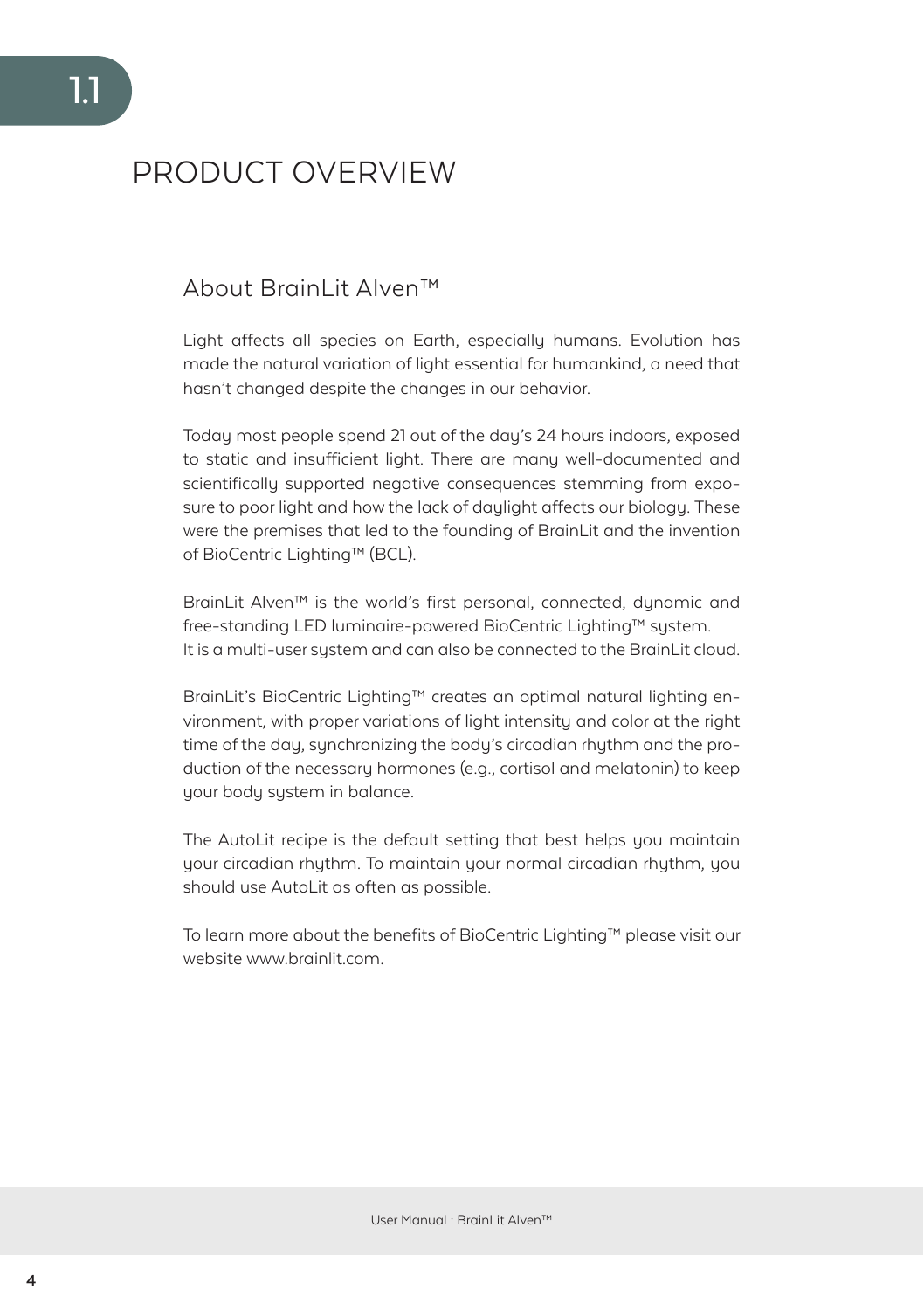

**F** The flexible cable or cord may be specially prepared and only available from the manufacturer or his service agent. (Power cord type IEC C13 to NEMA 5-15, UL approved)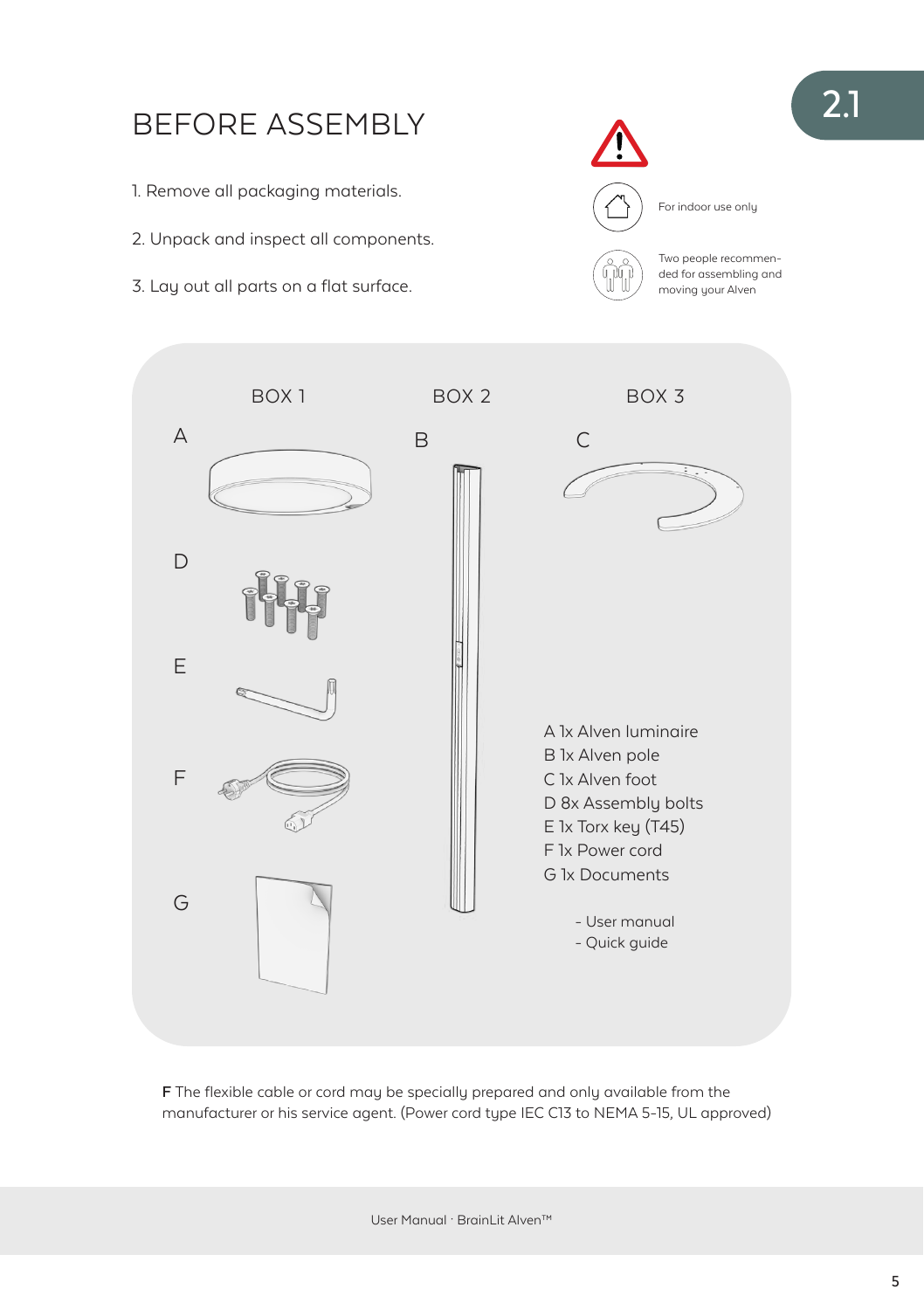# 2.2 ASSEMBLY INSTRUCTIONS

**STEP 1** Attach foot to pole

Lay the pole (B) on a stool or chair horizontally to avoid damage, approximately 70 cm above floor as pictured below.

Attach the foot (C) to the bottom end of the pole (B) with four of the eight bolts (D) using the torx key (E).



### **STEP 2** Attach luminaire to pole



*NOTE: Please take care not to pinch or damage the wires.*

Connect the wire and quick connector from the luminaire (A) with the matching connector from the pole (B), making sure they are firmly connected and that the latching hooks have connected properly.

Thread the luminaire (A) over the pole (B) and make sure that all cables are running free into the pole (B) and are not pinched or damaged.

Attach the luminaire (A) to the top end of the pole (B) with the remaining four bolts (D) using the torx key (E).

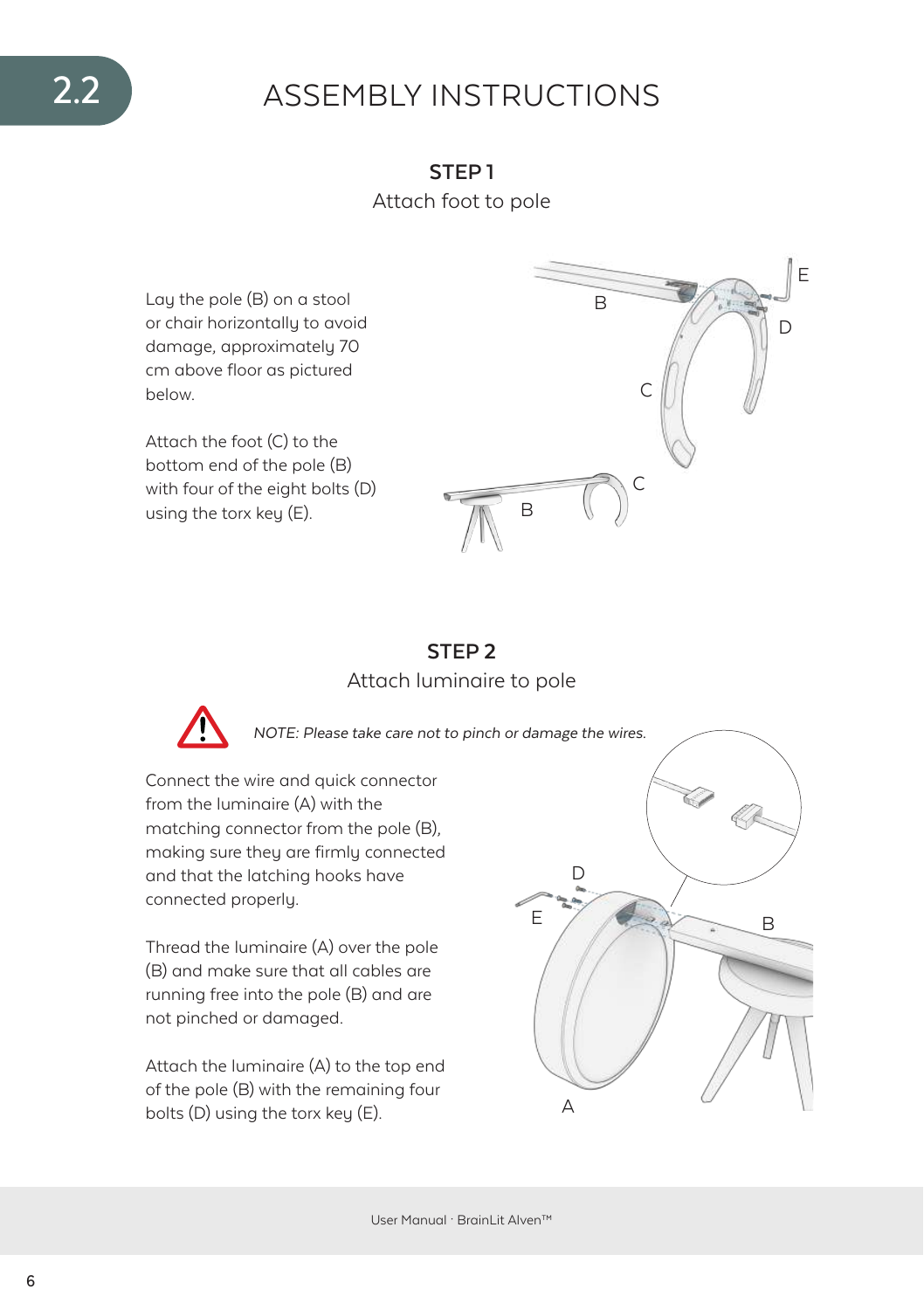## **STEP 3** Connect power

Raise your Alven to a standing position with its foot on the floor.

Insert the power cable (F), first to your Alven and then to the wall outlet.

It will take about 2 minutes for your Alven to start once the power cord has been connected. Alven can be connected to a network using wifi or an ethernet cable (not provided).

The flexible cable or cord may be specially prepared and only available from the manufacturer or his service agent.

Do NOT connect to a Power over Ethernet (PoE) connection. This device is not PoE compatible.





**STEP 4** Start sustem

Use the power button to power your Alven On/Off.

Do not look directly into BrainLit Alven's light. It is brighter than a normal lamp and may cause discomfort.

For more features, see instructions in section 3.1 of this user manual or in the BrainLit app.



User Manual · BrainLit Alven™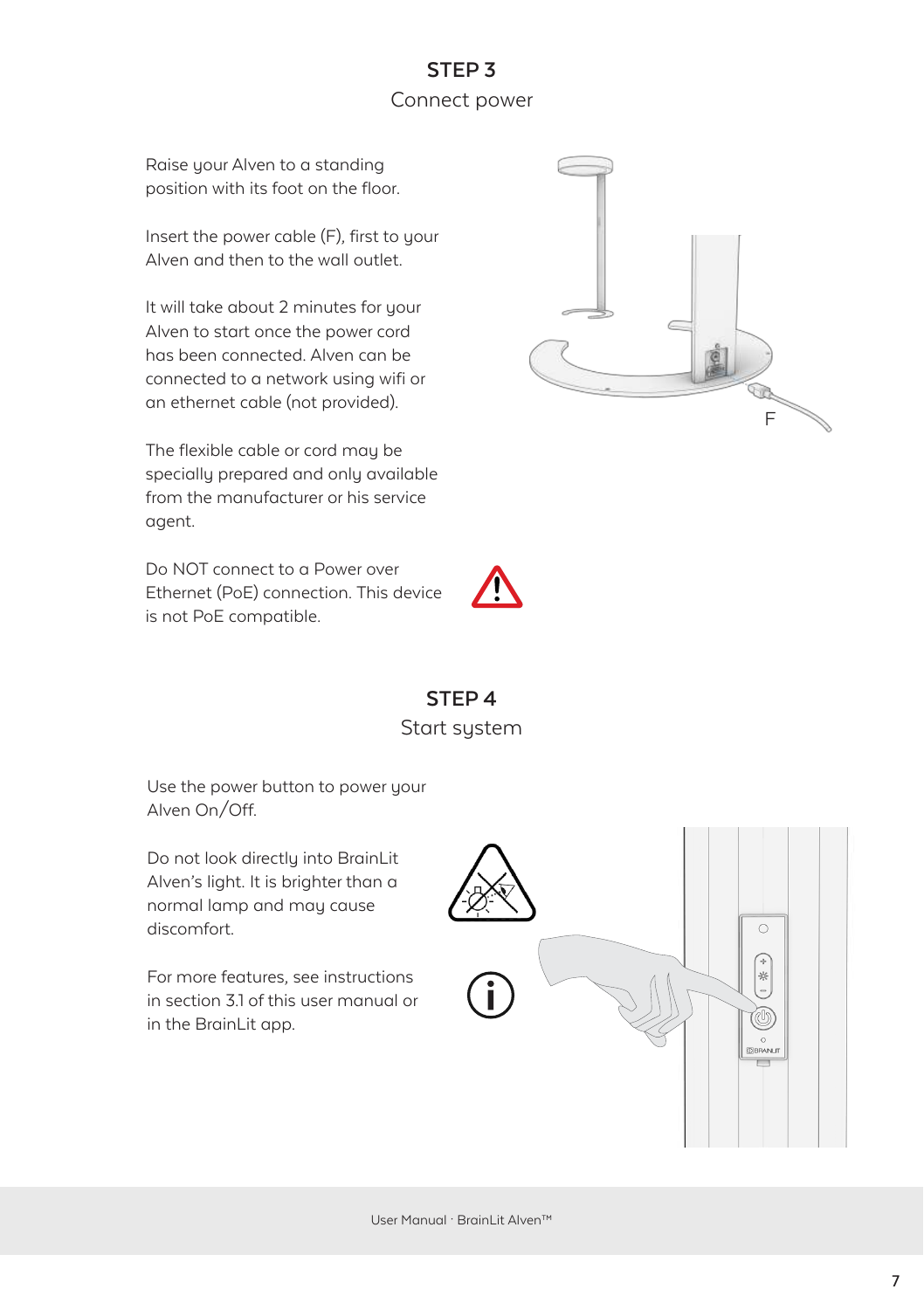

You're all set! Welcome to the world of BioCentric Lighting™.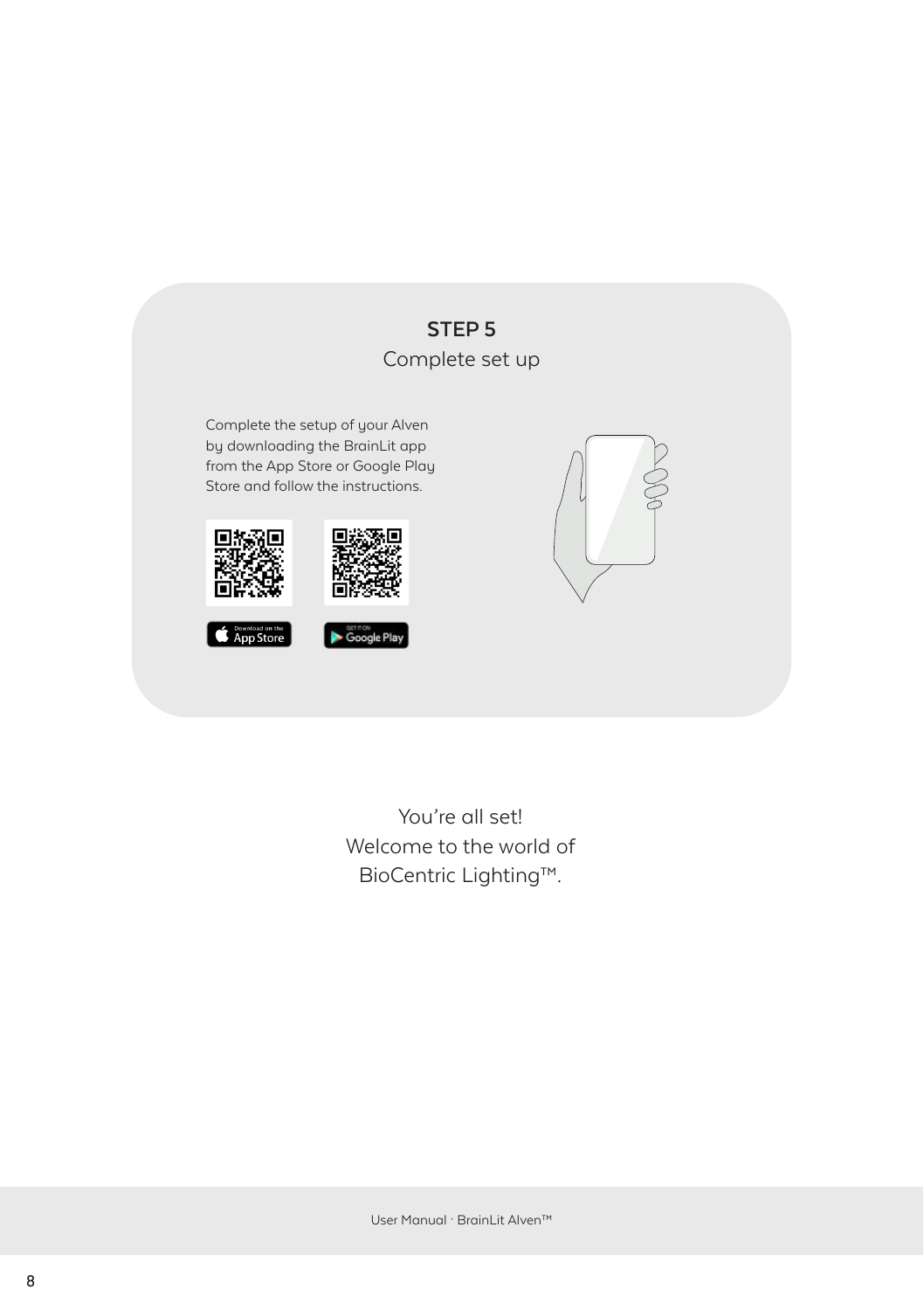# MANUAL OPERATION



# **Normal Usage**

By default, BrainLit Alven™ is in Auto-Lit mode. To best maintain your natural circadian rhythm, we recommend using AutoLit as often as possible.

Alven using the  $(+)$  or  $(-)$  buttons on the If you adjust the brightness of BrainLit physical keypad, the BrainLit app, or the online portal, you will exit the current light mode (AutoLit, Relax, Boost) and the light will remain at a static light intensity until you either activate a light mode again or you turn BrainLit Alven off and back on. The color temperature of the light will still follow the last selected light mode when setting static intensity.

|       | LONG press $\left( \bigoplus \right)$ = Continuous                   |           | LONG press Power = Enables changing of |
|-------|----------------------------------------------------------------------|-----------|----------------------------------------|
|       | brightening                                                          |           | light settings                         |
|       | LONG press $\left(\begin{matrix} - \end{matrix}\right)$ = Continuous | Toggle ON | = Power LED is turned on               |
|       | dimming                                                              |           | for $0.5$ sec                          |
| Power | = Toggle On/Off Toggle OFF                                           |           | = Power LED stays off                  |

| Power LED status      | <b>Bluetooth LED status</b> | Description                           | <b>Status</b>   |
|-----------------------|-----------------------------|---------------------------------------|-----------------|
| OFF -> Pulsing slowly | OFF                         | System starting                       | Starting        |
| Pulsing slowly -> OFF | OFF                         | System running                        | Normal<br>usage |
| <b>Blinks fast</b>    | OFF                         | Demo running                          | Demo            |
| ON                    | Pulsing slowly              | Bluetooth pairing<br>possible         | <b>BT</b> Pair  |
| <b>Blinks</b>         | OFF                         | Enables changing<br>of light settings | Command         |
|                       |                             |                                       |                 |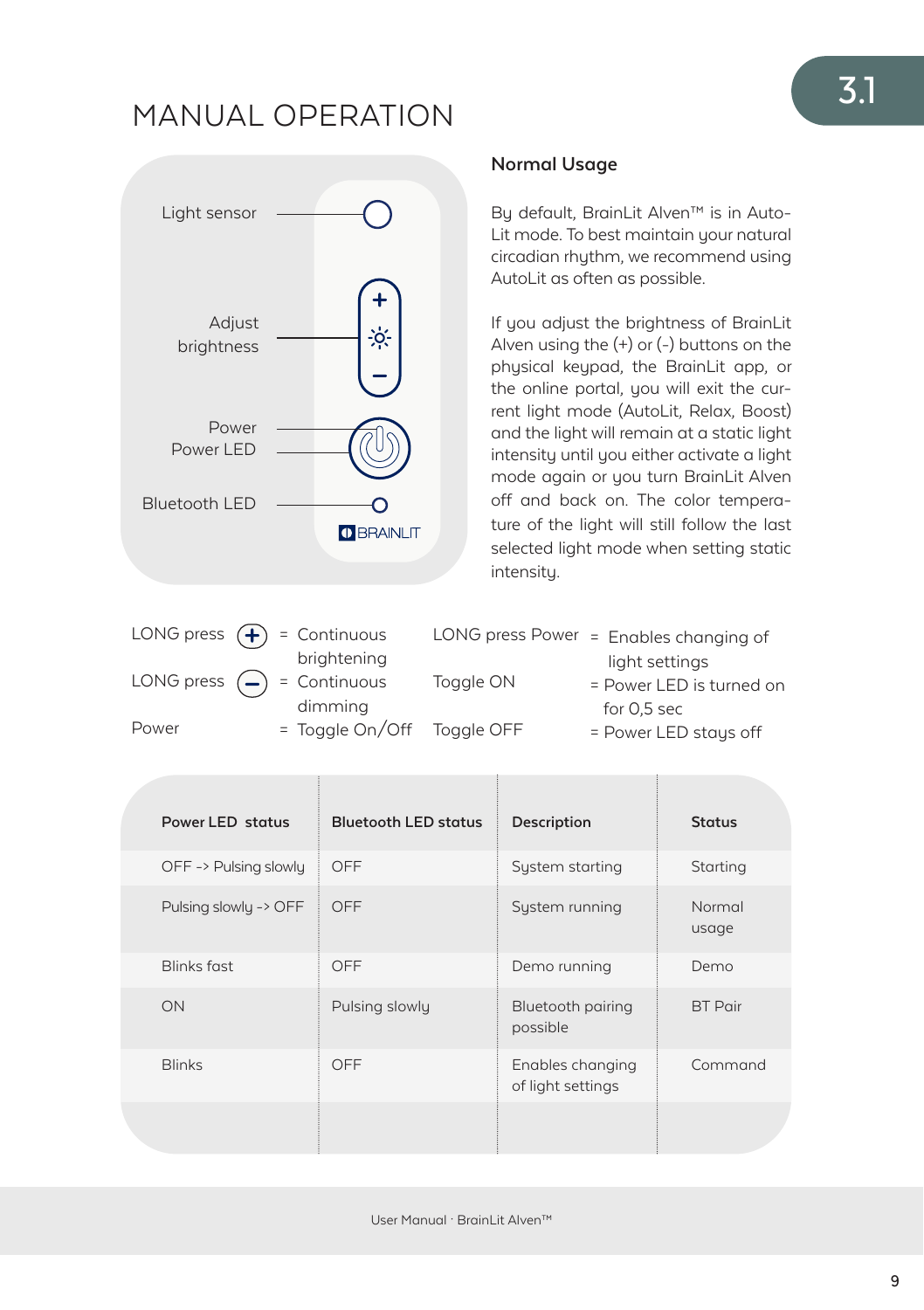**It may take a few days for your eyes to adapt to the brightness of your BrainLit Alven™.**

### **AutoLit**

The AutoLit mode is the default setting that best helps you maintain your circadian rhythm. The circadian rhythm is referred to as our "biological clock" that regulates our well-being, alertness and sleep.

To maintain your normal circdian rhythm you should use AutoLit without dimming god should doe? (dto Lit miniodit dimiting



If you adjust the brightness of BrainLit Alven using the (+) or (-) buttons, you will exit AutoLit and the light will remain at a static light intensity until you turn BrainLit Alven off and back on.

### **Boost**

Boost increases your alertness and stimulates your cortisol levels, giving you a refreshing effect. Recommended usage is a 20 minutes or shorter "light shower" preferably during the first half of the day (08.00-14.00).

Usage of Boost at night may disturb your natural circadian rhythm. To maintain your natural circadian rhythm, you should use AutoLit without dimming the light intensity as often as possible.

### **Relax**

Relax creates a natural light environment that feels more neutral to your eyes but does not change dynamically and therefore has less impact on your circadian rhuthm. Recommended usage is for shorter time periods after 14.00.

To maintain your circadian rhuthm you should use AutoLit without dimming the light intensity as often as possible.

**To activate AutoLit mode** Turn off, turn on => AutoLit

or

- 1. LONG press (3 sec) Power
- 2. Power LED blinks slowly
- 3. Within 7 sec SHORT press Power = light mode changes to AutoLit



#### **To activate Boost mode**

- 1. LONG press (3 sec) Power
- 2. Power LED blinks slowly
- 3. Within 7 sec SHORT press  $\left( +\right)$ light mode changes to Boost



#### **To activate Relax mode**

- 1. LONG press (3 sec) Power
- 2. Power LED blinks slowly
- 3. Within 7 sec SHORT press light mode changes to Relax

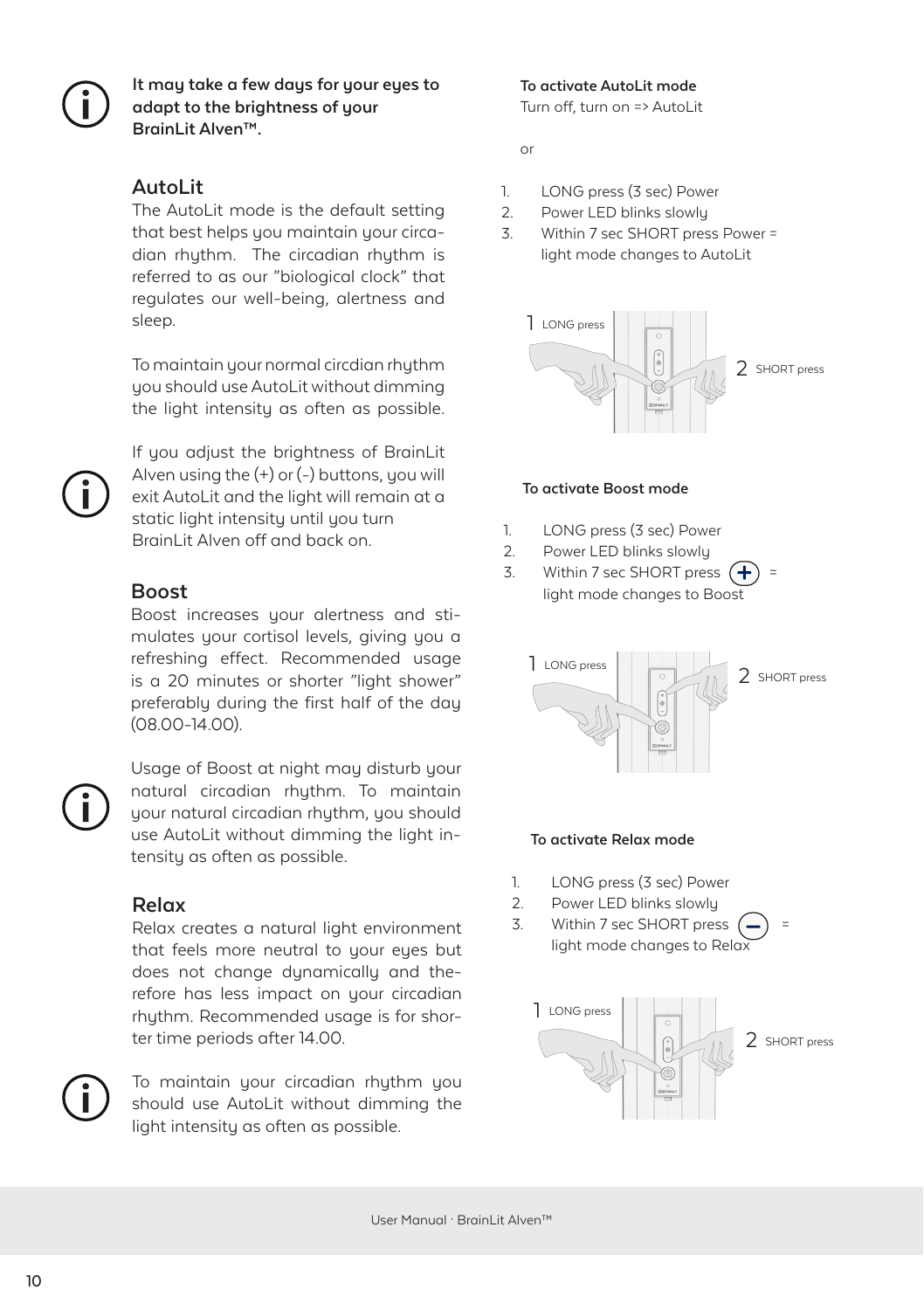### **Bluetooth pairing - How to enable Bluetooth pairing mode on your BrainLit Alven™**

- 1. LONG press (3 sec) Power
- 2. Power LED blinks slowly
- 3. Within 7 sec LONG press (3 sec)
- 4. Power LED is OFF and Bluetooth LED blinks slowly when pairing is active

Bluetooth pairing is active for 60 sec. Follow instructions on your mobile device to complete pairing.

#### **AutoLit Demo - Shows the variation and dynamics of the light**

- 1. LONG press (3 sec) Power
- 2. Power LED blinks slowly
- 3. Within 7 sec LONG press (3 sec)  $\left( + \right)$
- 4. Demo of AutoLit is running
- 5. Power LED blinks fast and Bluetooth LED is OFF when demo is running
- 6. When the Demo is finished AutoLit mode is enabled

Demo will last for approximately 90 sec.





### **How to use your BrainLit Alven™ - Examples**

The default AutoLit recipe is recommended as a standard setting as it helps you maintain your natural circadian rhythm. Boost and Relax modes can however be suitable to use in certain situations

 $=$ 

For example, you wake up one morning but feel a bit slow. This would be an optimal time to use the Boost light mode for a short time to energize you for the day ahead. In the late afternoon or evening when you want a break, the Relax light mode can be activated to create a calmer ambience for a short period of time.

We recommend using AutoLit during the majority of the day to maintain synchronization with your circadian rhythm.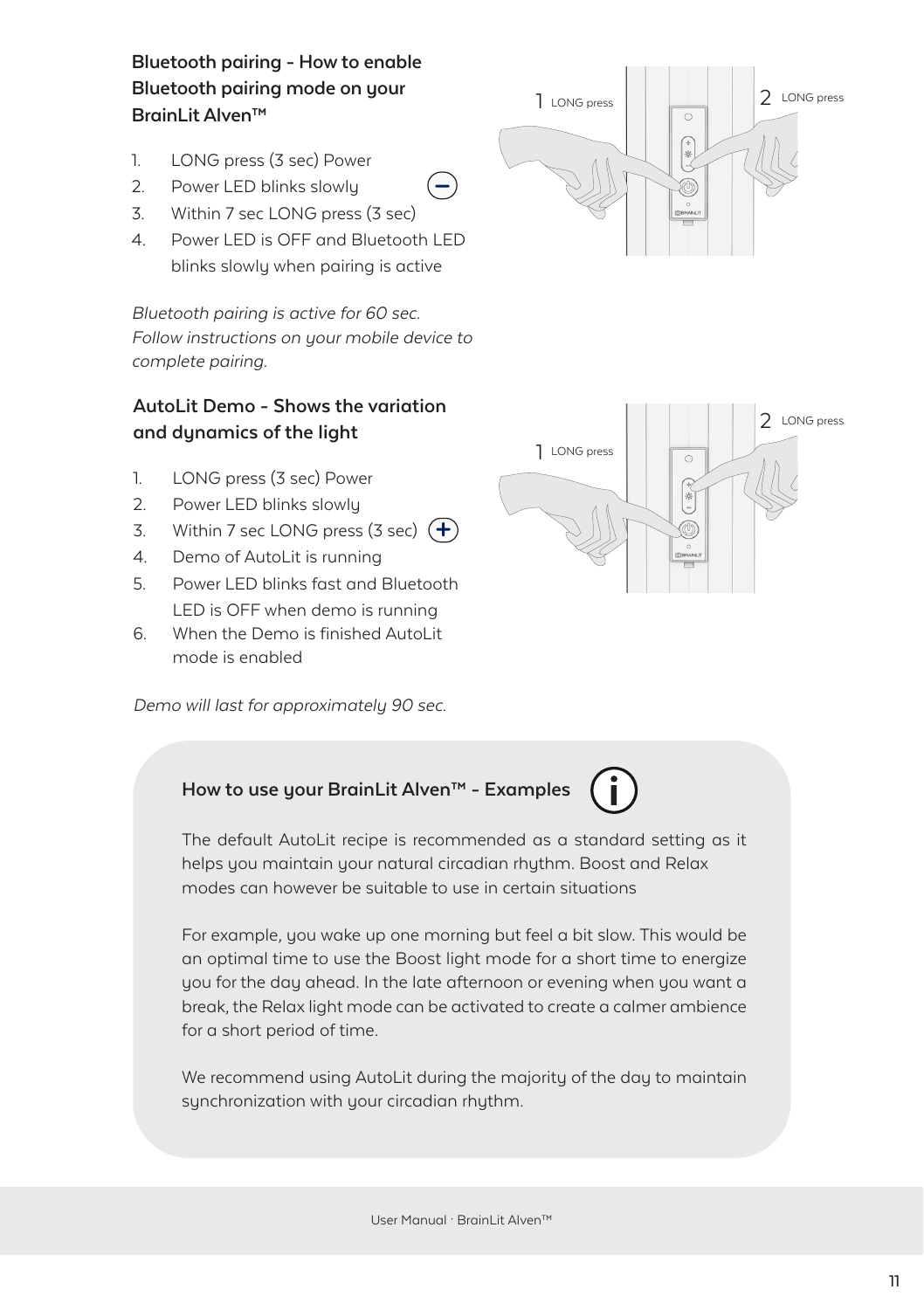# OPERATING INSTRUCTIONS

### **1. Internet connection**

BrainLit Alven™ is designed so that every user can enjoy a personal light environment. In order to provide optimal light recipes and maintain your personal circadian rhythm, Alven requires internet access to collect important user data.

An internet connection is also required to receive software updates, access to BrainLit's BioCentric Lighting™ recipe catalog, and other services, including connecting to other Alvens.

It is highly recommended to connect your BrainLit Alven™ to the internet in order to enjoy the system's full functionality.



Do NOT connect to a Power over Ethernet (PoE) connection. This device is not PoE compatible.

### **2. Mobile app**

The BrainLit app can be downloaded from the Google Play Store or the App Store.

The app makes it possible to connect your BrainLit Alven™ to a wifi network. Please see further instructions in the app.

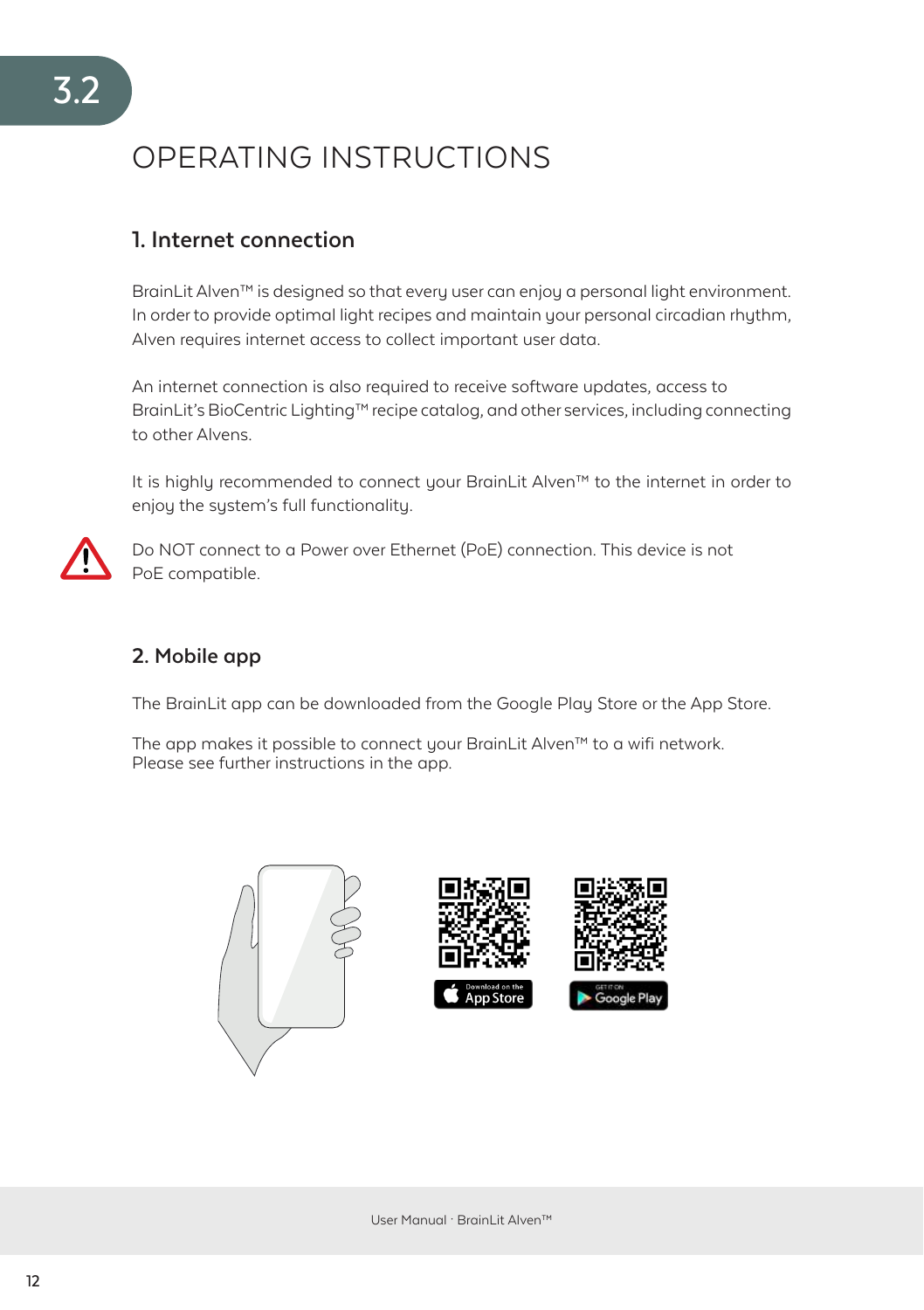### **3. Control BrainLit Alven from the BrainLit app**

BrainLit Alven can be controlled from the BrainLit app either via Bluetooth or via WiFi\*. In the upper right corner of the app you can see if you are connected via Bluetooth or via WiFi.

Please note that control via WiFi will have slightly slower response time than control via Bluetooth. Via WiFi you will be able to control your BrainLit Alven remotely when outside Bluetooth coverage.

*\*Control via WiFi may be disabled by your system administrator*



3.3

# CARE & CLEANING

All cleaning and external maintenance of BrainLit Alven should be performed by adults.

To remove dust, please use a dry microfiber cloth to wipe BrainLit Alven. To remove smudges or other dirt, please use a small amount of a standard household cleaning agent to remove.



If your BrainLit Alven is not functioning as intended, please contact the party you purchased BrainLit Alven from. BrainLit Alven should only be serviced by an authorized BrainLit service technician.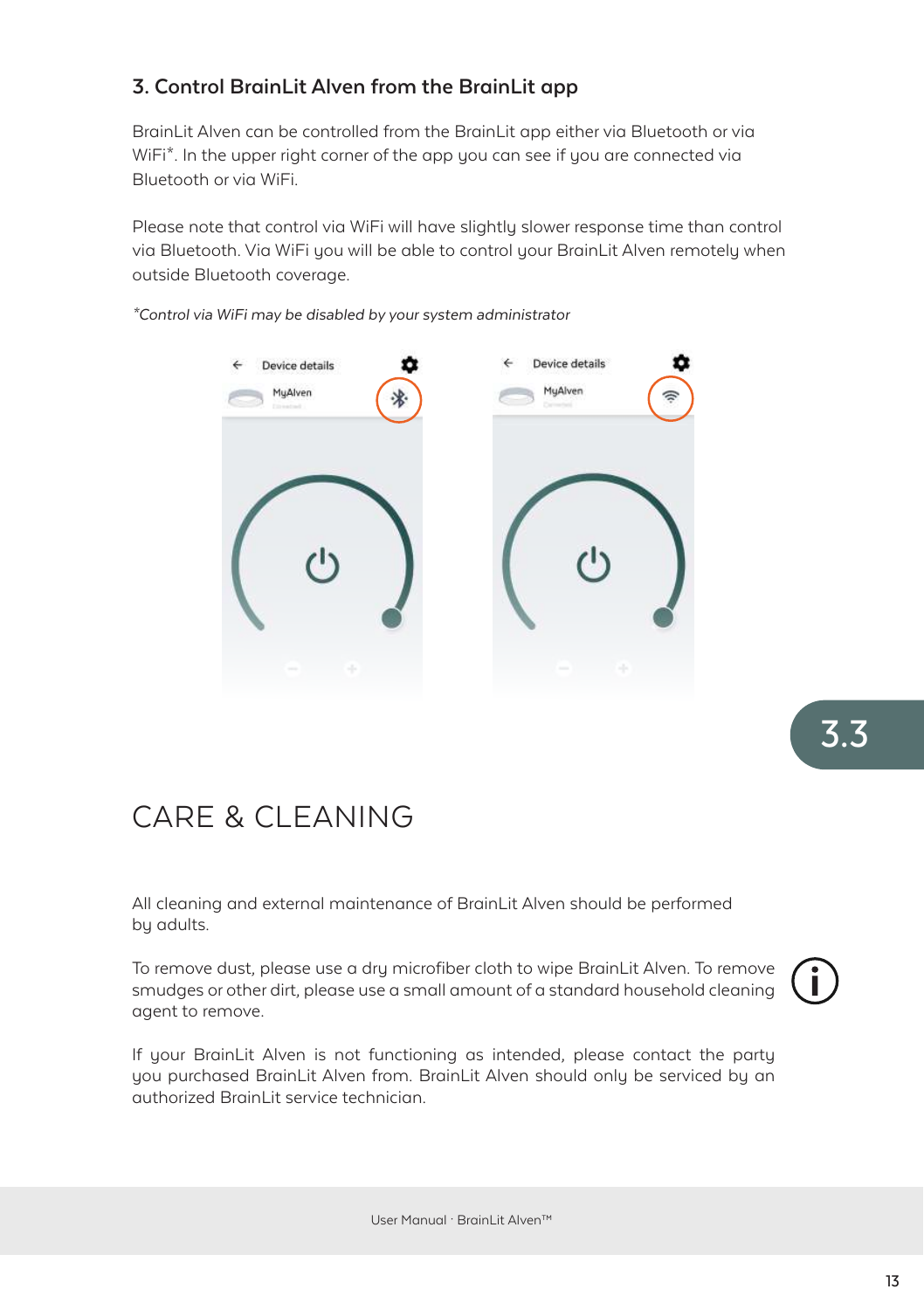# TROUBLESHOOTING

#### **Restart BrainLit Alven**

If you experience problems with your BrainLit Alven, you can try to restart it. That can be done in two ways that are described below. Please try the first alternative first and if your problem is still not resolved, try the second alternative.

#### **1. Restart BrainLit Alven from the keypad:**

Press and hold the power button for 10s. After 10s. the power button LED and the bluetooth LED start blinking rapidly. The BrainLit Alven will restart 3s. after that.

#### **2. Unplug the power cord:**

Unplug the power cord and after 30s. connect the power cord again. The BrainLit Alven will take approx. 2 minutes to restart.

#### **BrainLit Alven not showing up in available devices on the BrainLit app**

- 1. If BrainLit Alven is not showing up in the Bluetooth device scanning list, verify from your mobile device's Settings > Bluetooth menu that Bluetooth is enabled by toggling it off/on.
- 2. If the BrainLit Alven is still not showing up on list, tru restarting your BrainLit Alven as explained above. After your BrainLit Alven is restarted you can continue the pairing process.
- 3. Ensure that BrainLit Alven is in pairing mode (blue light blinking) while you are attempting to connect.

#### **BrainLit Alven does not connect to WiFi**

- 1. Ensure that your internet connection is active and that your mobile device is connected to BrainLit Alven. If necessary, restart your BrainLit Alven as explained above.
- 2. Your BrainLit Alven may be located too far from your WiFi router. Try turning the keypad towards the router or moving BrainLit Alven closer to your WiFi router.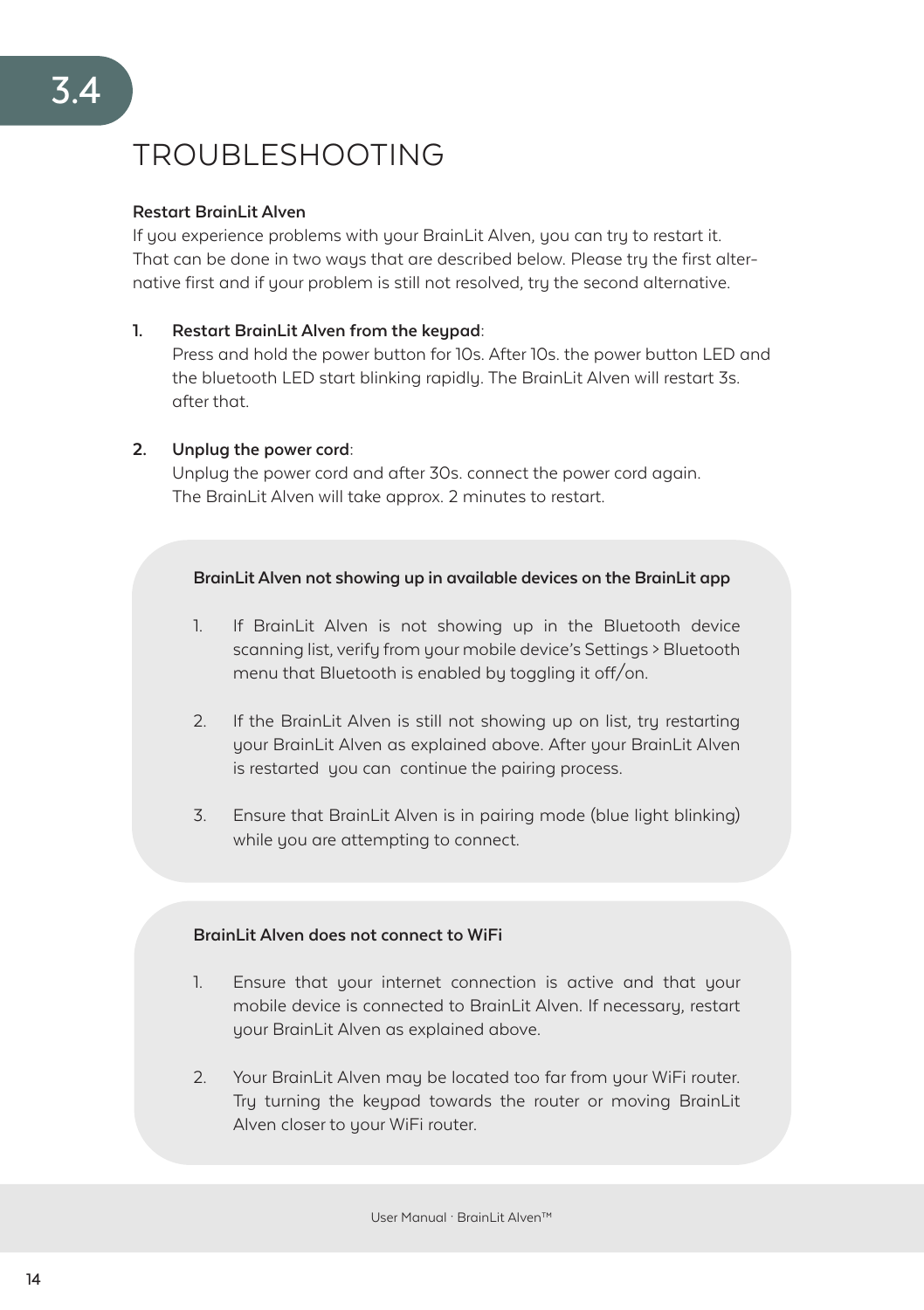#### **The bluetooth connection to the BrainLit Alven is unstable**

1. Unpair from your BrainLit Alven and pair again

1.a On an iOS device, make sure to "forget" your BrainLit Alven in your bluetooth devices before pairing to your BrainLit Alven again. You don't need to do that on an Android device.

2. If the bluetooth connection is still unstable, tru restarting your BrainLit Alven as explained above.

#### **AutoLit light recipe does not appear to be in sync with my local time zone**

1. BrainLit Alven matches the time zone of your mobile device. Check to ensure that your mobile device time zone is set to the local time. You can also check the time zone of your BrainLit Alven (that should be the same as your mobile device) by tapping on the cog icon on the device details page and going to "System Info". The time zone information is available only if you're connected to your BrainLit Alven via bluetooth.

*If there are other problems you are not able to solve, please contact the party you purchased your BrainLit Alven from for support or email info@brainlit.com.*

# DATA PROTECTION

#### **Managing and storing personal data**

BrainLit Alven™ is a sustem that relies on user data to reach its full potential. In order for your BrainLit Alven™ to function at its best, you have to accept our terms and conditions. BrainLit AB follows all laws and regulations regarding the use, management, and maintenance of your personal data, following the EU's GDPR protocols. Read more about our privacy policy and data management practices at www.brainlit.com/privacy-policy



4.1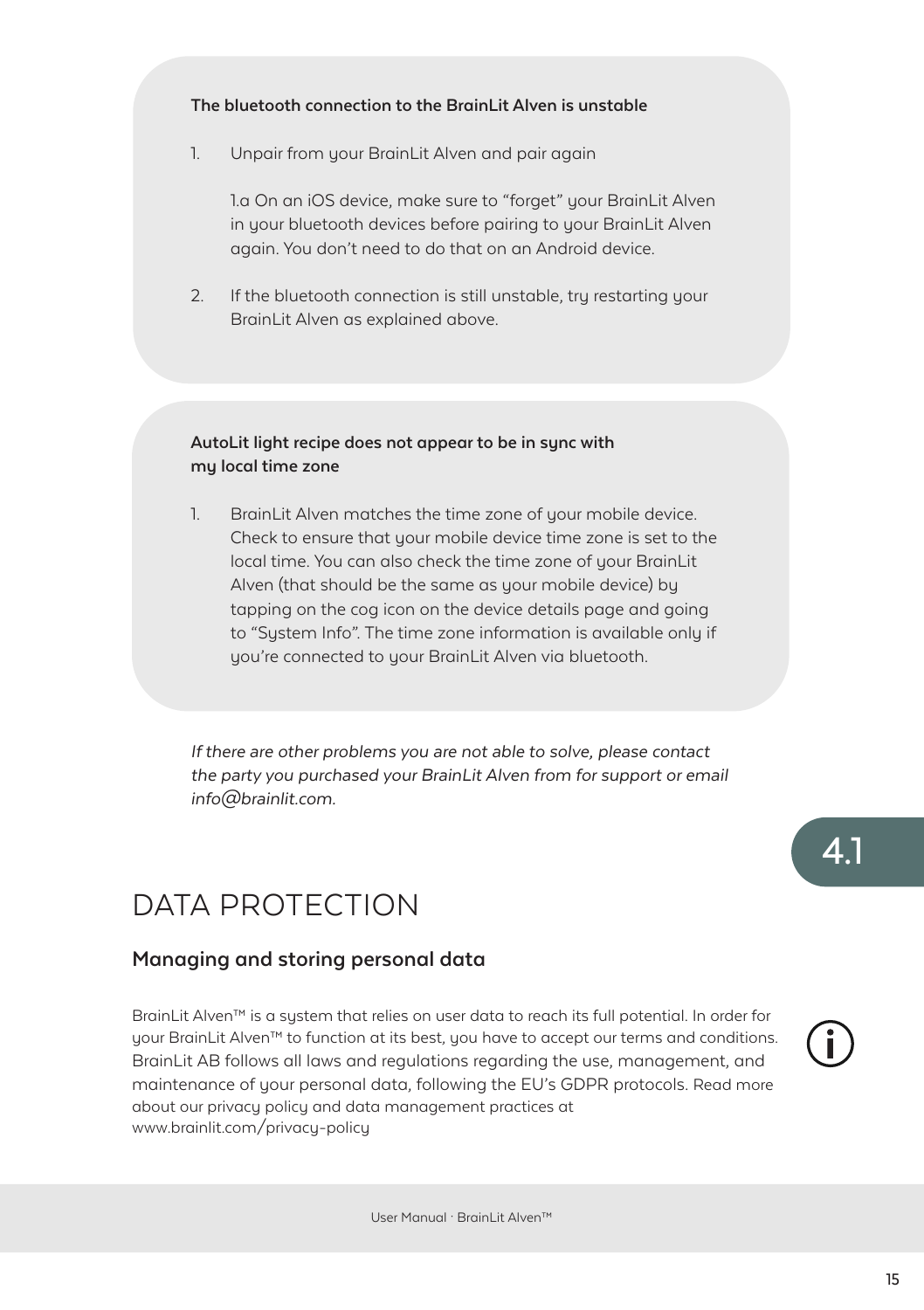# WARRANTY & SAFETY

### **Safety**

- To reduce the risk of fire, electric shock or injury please read the following documentation carefully.
- Secure Alven to the floor using screws and bolts according to local rules/building standards to avoid tilting accidents.
- Do not look directly into the Alven lamp. It is brighter than a normal lamp and may cause discomfort.
- The light source of this luminaire is not replaceable; when the light source reaches its end of life, the whole luminaire should be replaced.
- Changes or modifications not expressly approved by the party responsible for compliance could void the user's authority to operate the equipment.
- The Alven system should be used by people with reduced physical, sensory or reasoning capabilities, or lack of experience and knowledge, only if they have been given supervision or instruction by a responsible person concerning use of the light in a safe way and understand the hazards involved. All cleaning and maintenance of the sustem must be performed by adults.
- Alven is not a toy. Please take extra care when the system is in use near children.
- Ensure the system is fully assembled according to the instructions before use.
- Suitable for indoor use only 0°C (32°F) 40°C (104°F).
- Use only as described in the Alven User Manual. If assistance is required, please contact the party you purchased your BrainLit Alven from or contact BrainLit support at info@brainlit.com.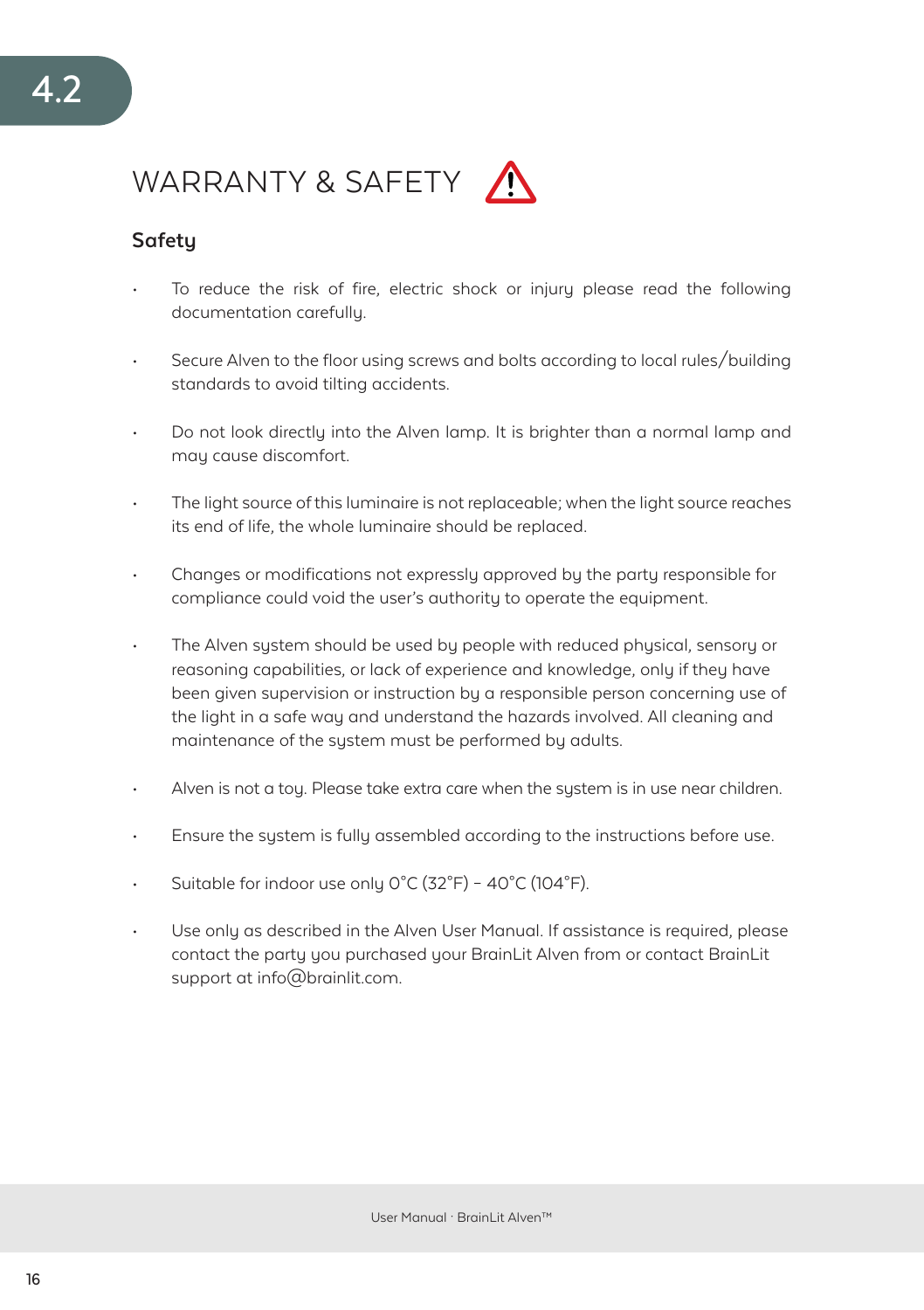- If Alven is faulty or does not work correctly due to any type of external factors such as low/high temperatures, exposure to water or other damages, turn off the sustem and contact BrainLit support.
- If service or repair is needed, please contact the party you purchased BrainLit Alven from or contact BrainLit support. Never attempt to repair, service, or modify BrainLit Alven yourself. Service should only be conducted by an authorized BrainLit technician.
- BrainLit Alven's wired internet connection should not be used with Power over Ethernet (PoE) outlets as this may damage the system. Please confirm that no power is delivered through your wired ethernet connection prior to connecting BrainLit Alven
- Do not handle any part of Alven with wet hands.
- Do not use Alven if any cables or plugs are damaged.
- Do not place Alven where cables can pose potential safety hazards in its surroundings, such as where cables may come in contact with hot surfaces or cause trip accidents.
- When connecting the BrainLit Alven pole to the luminaire, be careful to ensure that the wires connecting the two do not get pinched or damaged.
- Take care when unplugging Alven. To unplug, grasp the plug, not the cable.
- Unplug BrainLit Alven from the socket when not in use for extended periods.
- Do not use near furnaces, fireplaces, stoves or other high temperature heat sources.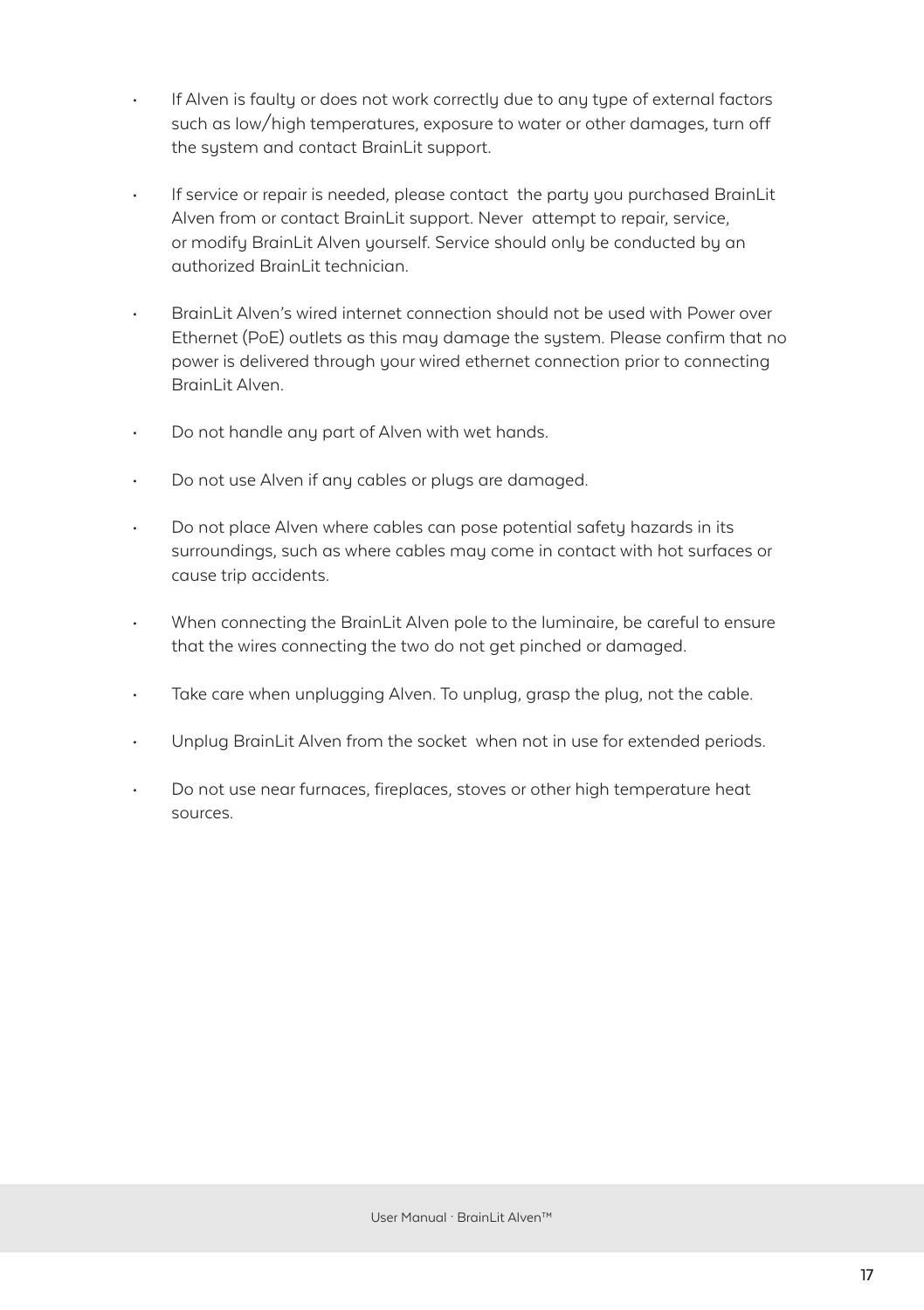#### **Warranty**

Alven comes with a 1-year warranty which is valid from the time of purchase or date of delivery if this is a separate date.

#### **The warranty covers the following:**

- 1. The repair or replacement of your Alven system (at BrainLit's discretion) if it is found to be defective due to faulty materials, workmanship or function within 1 year of purchase or delivery (if any part is no longer available or out of manufacture, BrainLit will replace it with a functional replacement part).
- 2. Please note that the warranty will only be valid if Alven is used in the country in which it was purchased.

#### **The warranty does not include:**

- 1. Damage caused by insufficient maintenance.
- 2. Accidental damage, faults caused by negligent use or care, misuse, neglect, carelessness or operation or handling of the light which is not in accordance with this user manual.
- 3. Use of the Alven system for any other purpose than for what it is designed for.
- 4. Use of parts not assembled or installed in accordance with the instructions in this user manual.
- 5. Use of parts and accessories which are not provided by BrainLit.
- 6. Faulty installation (except where installed by BrainLit).
- 7. Repairs or alterations carried out by parties other than BrainLit or authorized BrainLit partners.
- 8. Normal wear and tear.

*If you have any questions regarding your warranty, please contact the party you purchased your BrainLit Alven from.*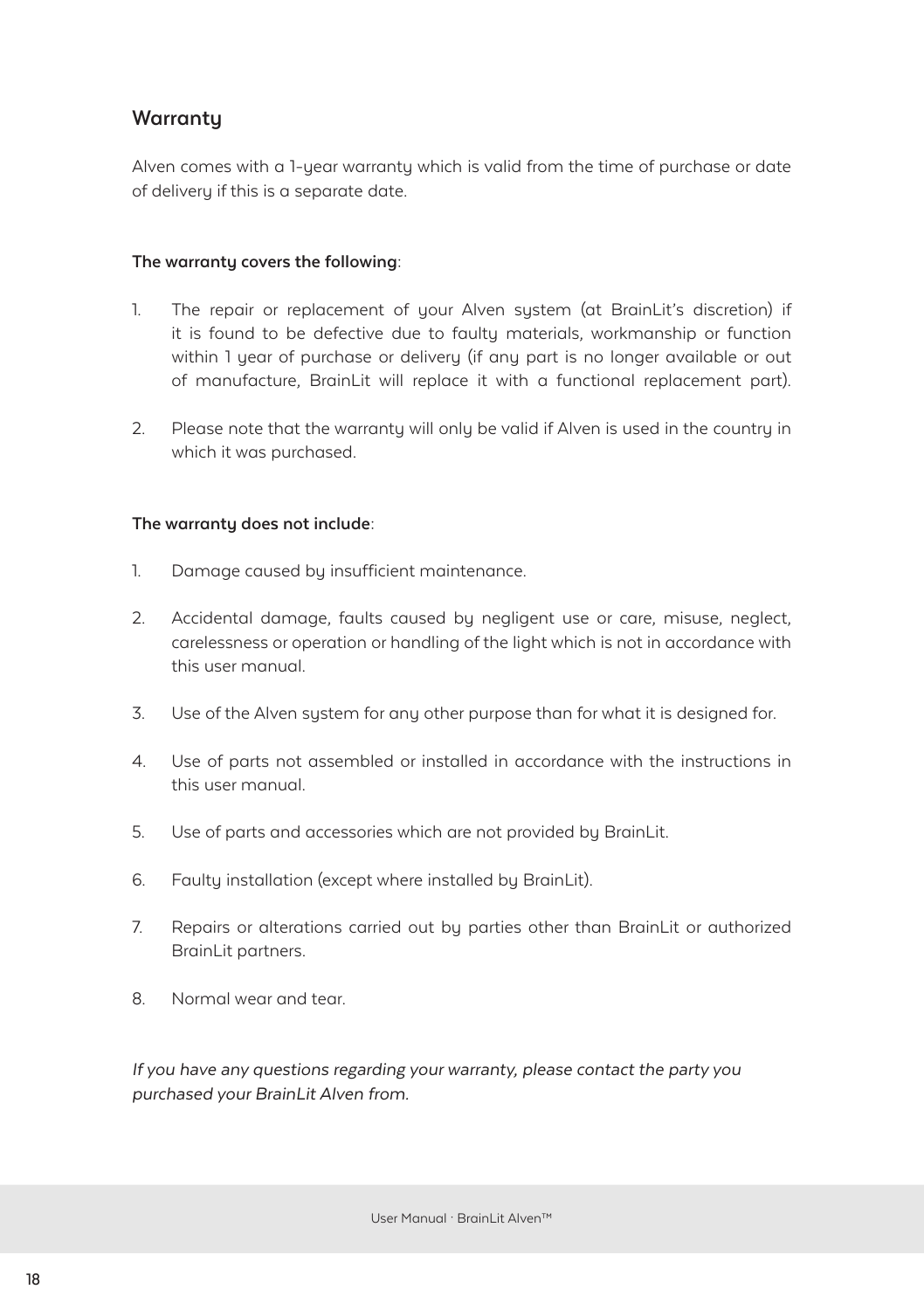# **CONFORMITY**

#### **EC Declaration of Conformity**

Hereby, BrainLit declares that this product is in compliance with the essential requirements and other relevant provisions of Directive 2014/53/EU.

#### **FCC**

This device complies with part 15 of the FCC Rules. Operation is subject to the following two conditions: (1) This device may not cause harmful interference, and (2) this device must accept any interference received, including interference that may cause undesired operation.

#### **FCC Caution**

Changes or modifications not expressly approved by the party responsible for compliance could void the user's authority to operate the equipment

Frequency Tolerance: ±20 ppm

This transmitter must not be co-located or operated in conjunction with any other antenna or transmitter.

This equipment complies with FCC radiation exposure limits set forth for an uncontrolled environment and meets FCC radio frequency (RF) Exposure Guidelines. This equipment should be installed and operated keeping the radiator at least 20 cm or more away from person's body.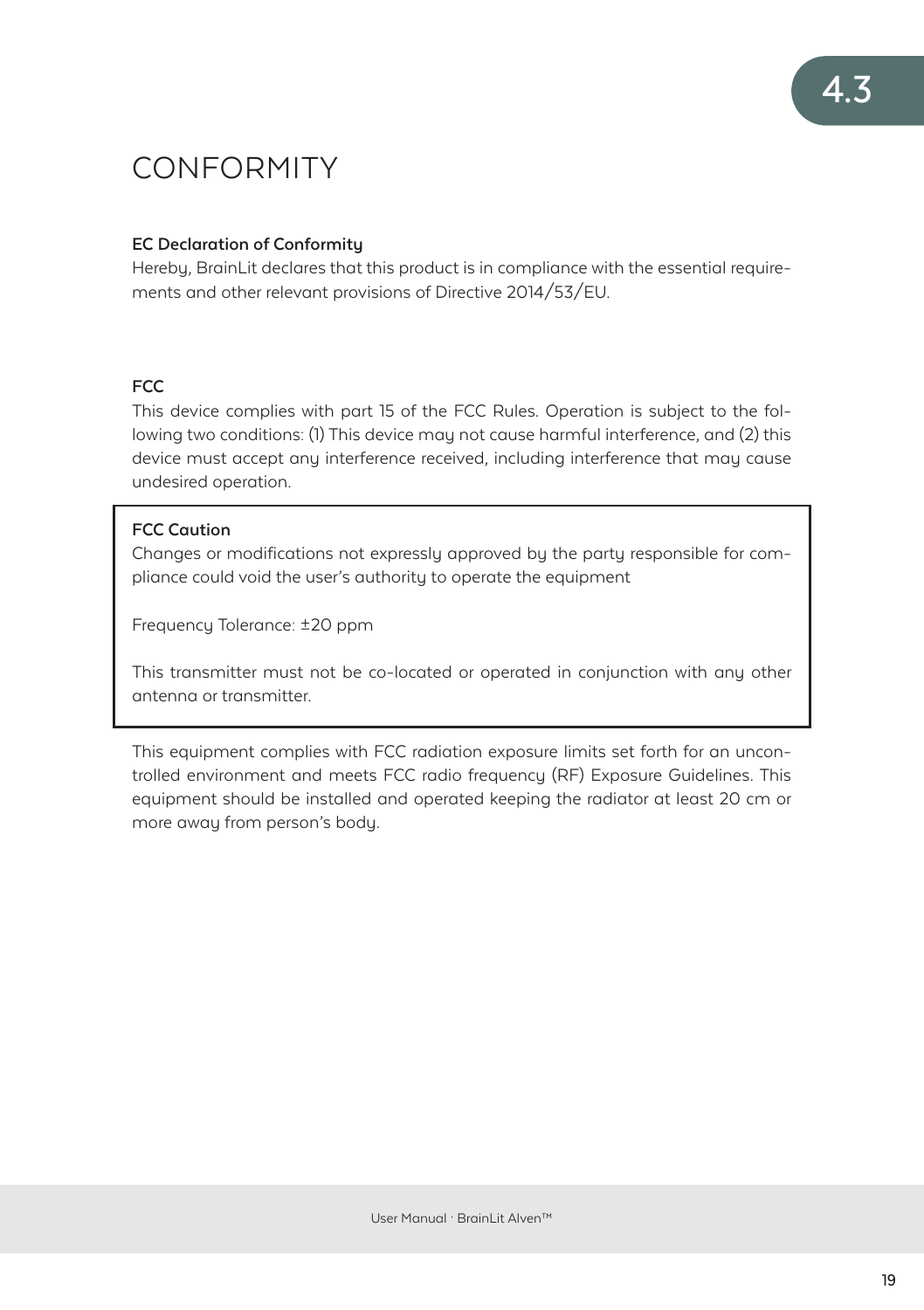# RE-PACKING, TRANSPORTATION AND **STORAGE**

We recommend retaining the packaging of your BrainLit Alven in case you need to store or transport it in the future. Each item can be safely re-packed using the provided packing material and styrofoam.

If disassembling BrainLit Alven for longer periods of time, we recommend storing BrainLit Alven in its original packaging to reduce wear and tear or the accumulation of dust.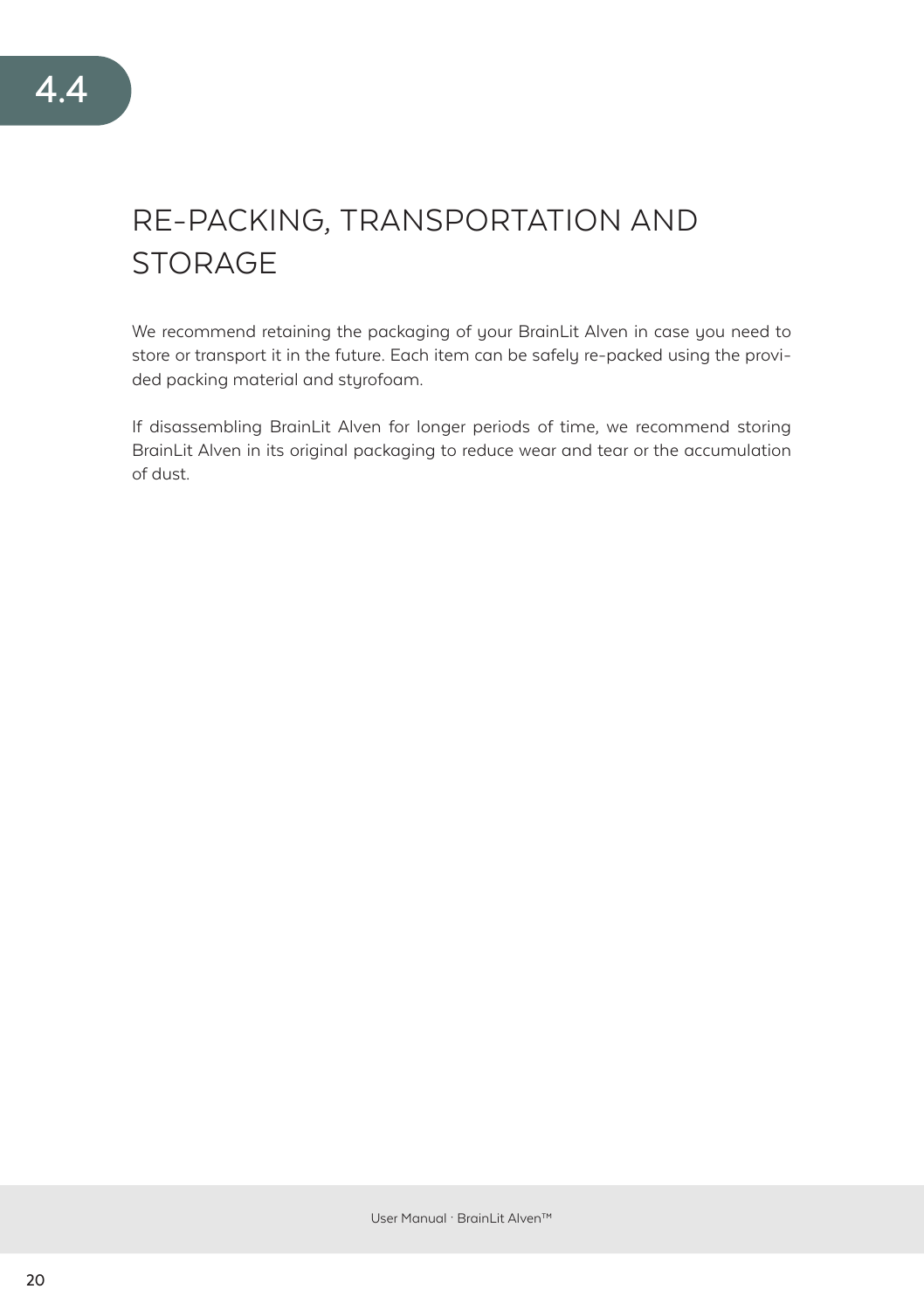

BrainLit Alven is an electronic device and should only be disposed of according to local regulations for the recycling or disposal of electronics. BrainLit Alven should not be disposed of as common waste.

All packaging cartons are recyclable and should be recycled according to local regulations. Styrofoam and other elements should be sorted according to local regulations.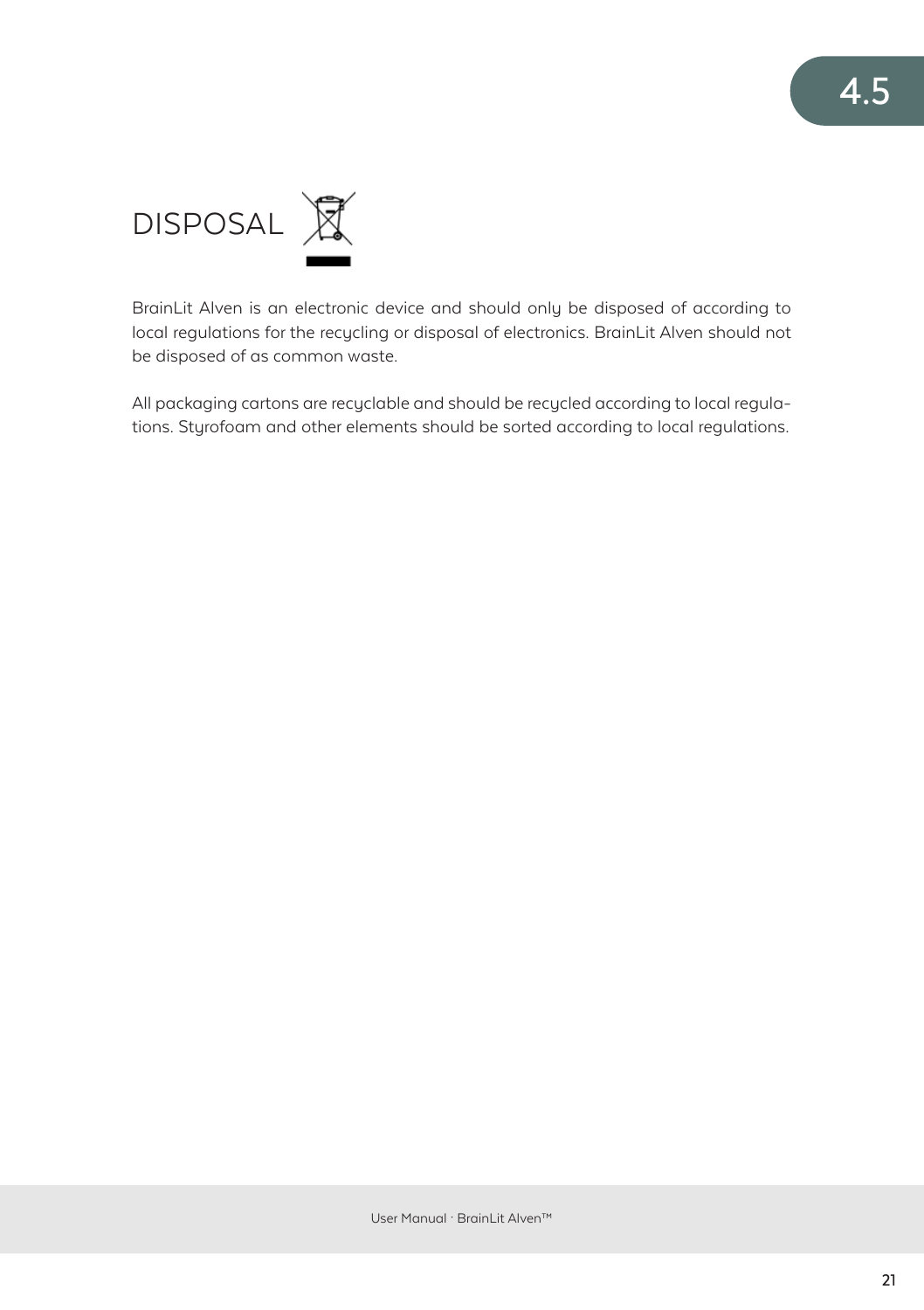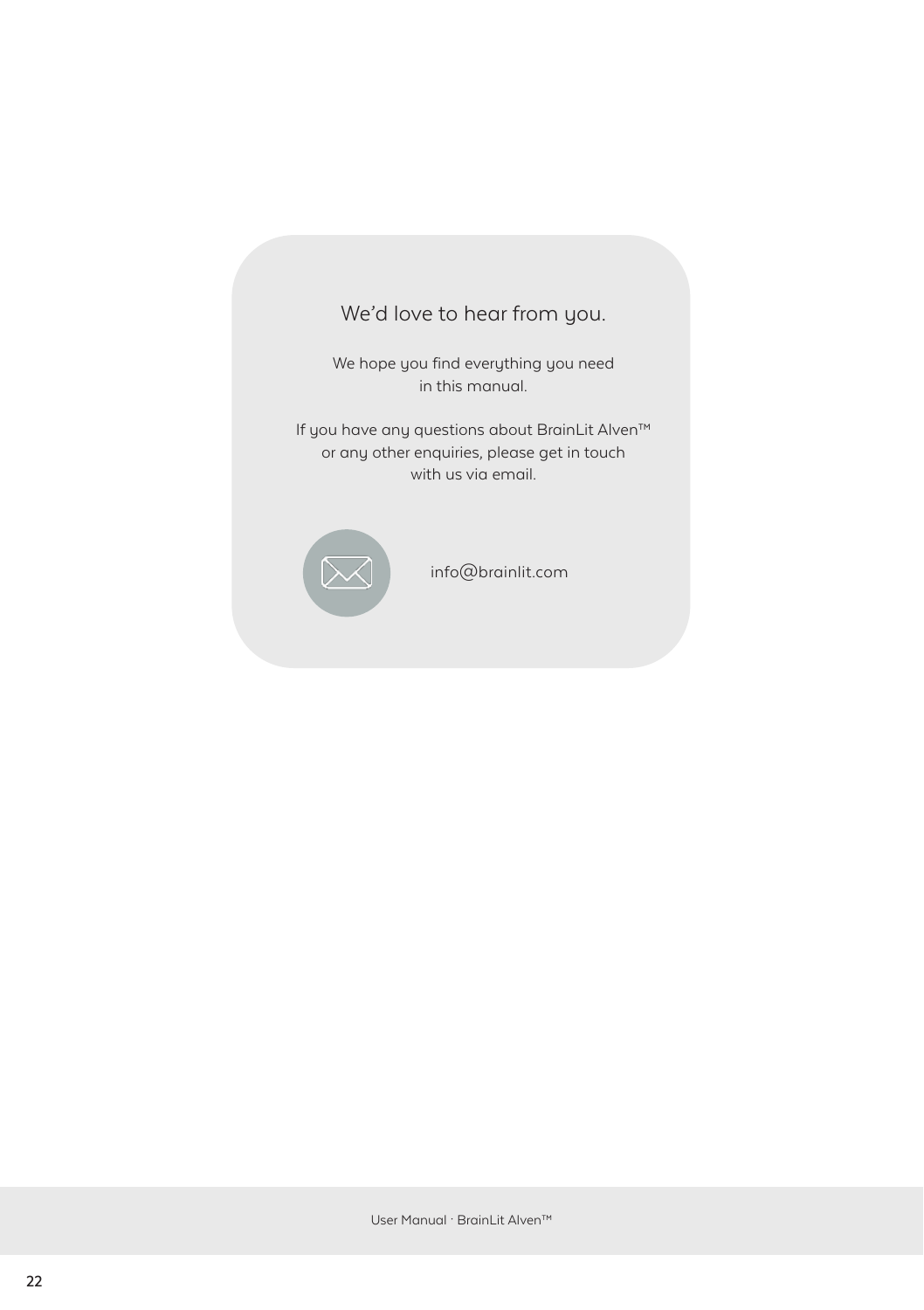BrainLit was founded in 2012 in Sweden by Tord Wingren, one of the inventors of Bluetooth technology.

We provide healthy environments, recreating daylight indoors using personally adapted light. BioCentric Lighting™, based on firmly established research and a number of patent groups, is the basis of our solution.

> Our vision is to improve peoples' quality of life through Biocentric Lighting™.